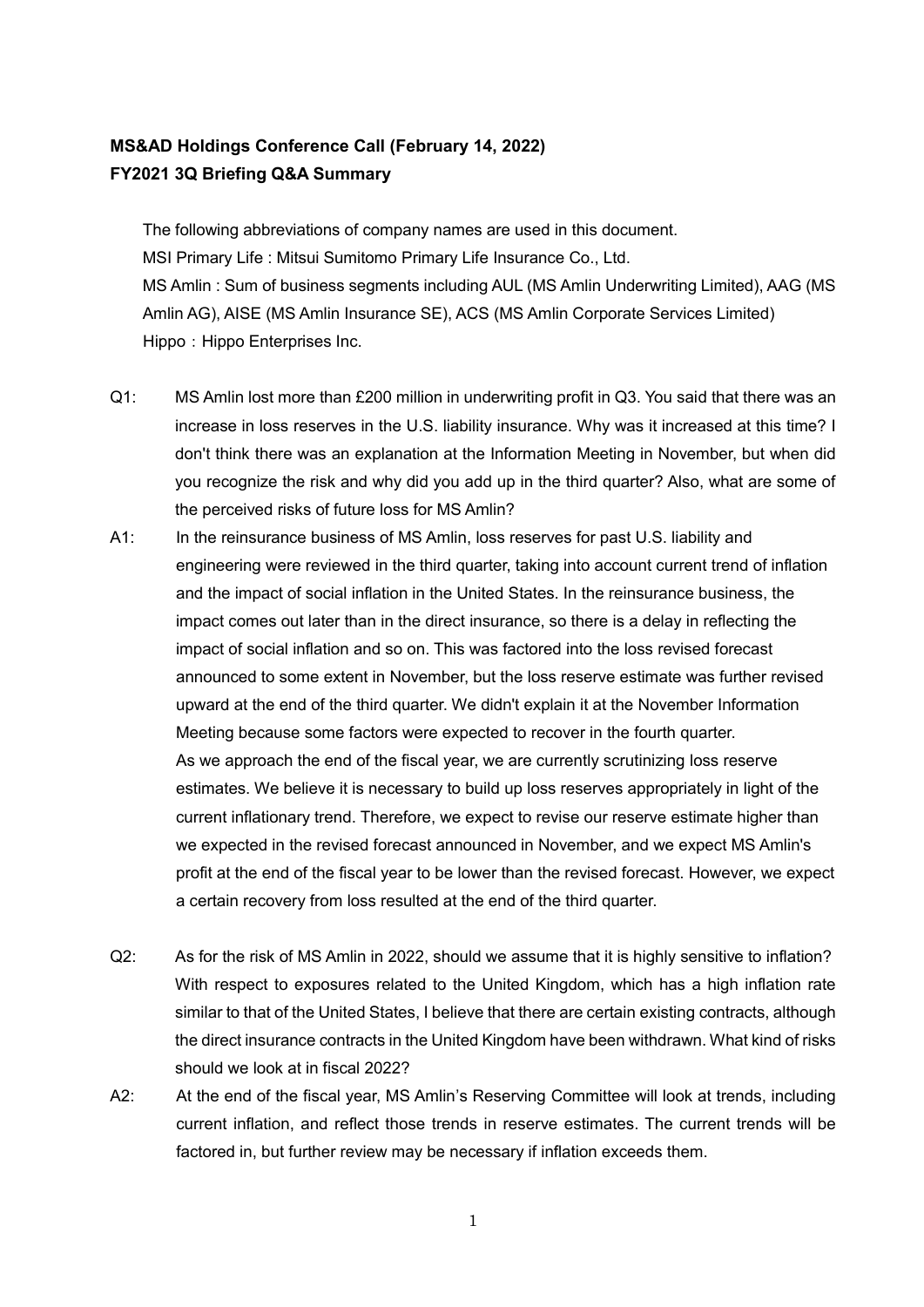- SQ1: Based on the future forecast, we will make an allowance in the fourth quarter, but in the third month of the fourth quarter, is MS Amlin expected to be profitable?
- SA1: That is correct.
- Q3: Are there any downside risks other than the increase in reserves of MS Amlin in the fourth quarter as a factor for the decision not to make an upward revision in the midst of the high progress rate of 92% against the full-year forecast of the Group Adjusted Profit?
- A3: In the past, the rate of progress in the third quarter tended to be higher due to factors such as the timing of dividends received for the shares held. We are making steady progress with respect to the Group's overall bottom line and believe that we can achieve our full-year net income forecast of ¥230 billion.

As in previous years, domestic non-life insurance may be affected by snowfall and large losses. In addition, the amount of impairment loss on Hippo shares in the current fiscal year will depend on the stock price situation. Domestic life insurance companies are making steady progress with a high rate of progress, and we expect them to move up. In the international business, we expect that MS Amlin in particular will have a lower progress.

- SQ1: In the fourth quarter, does MSI Primary Life plan to carry out a provision for the price fluctuation reserve?
- SA1: MSI Primary Life's price fluctuation reserve is currently accumulated to the legal limit. The upper limit of the price fluctuation reserve depends on changes in assets due to inflows and outflows, and in the case of MSI Primary Life, the upper limit also depends on the exchange rate. Therefore, the amount to be transferred depends on the situation at the end of the period.
- SQ2: What is the impact of tornadoes in the U.S. in December and snowfall in Japan in January and February?
- SA2: We have received reports that tornadoes in the U.S. fall into the category of major natural disasters in MS Amlin, but We don't have any number to answer today. We don't think the impact of domestic snowfall will have a big impact yet.
- Q4: You said that MS Amlin factors the cost increase into reserves. Is it correct to understand that the insurance rate has been going up since January? Could you tell us whether the recent cost increase is a factor that will lead to the expansion of the top line in the future?
- A4: The rate increase in January was at or above the market level, especially in the form of more than 10% for claim paid contracts and more than 5% for non-paid contracts. If there is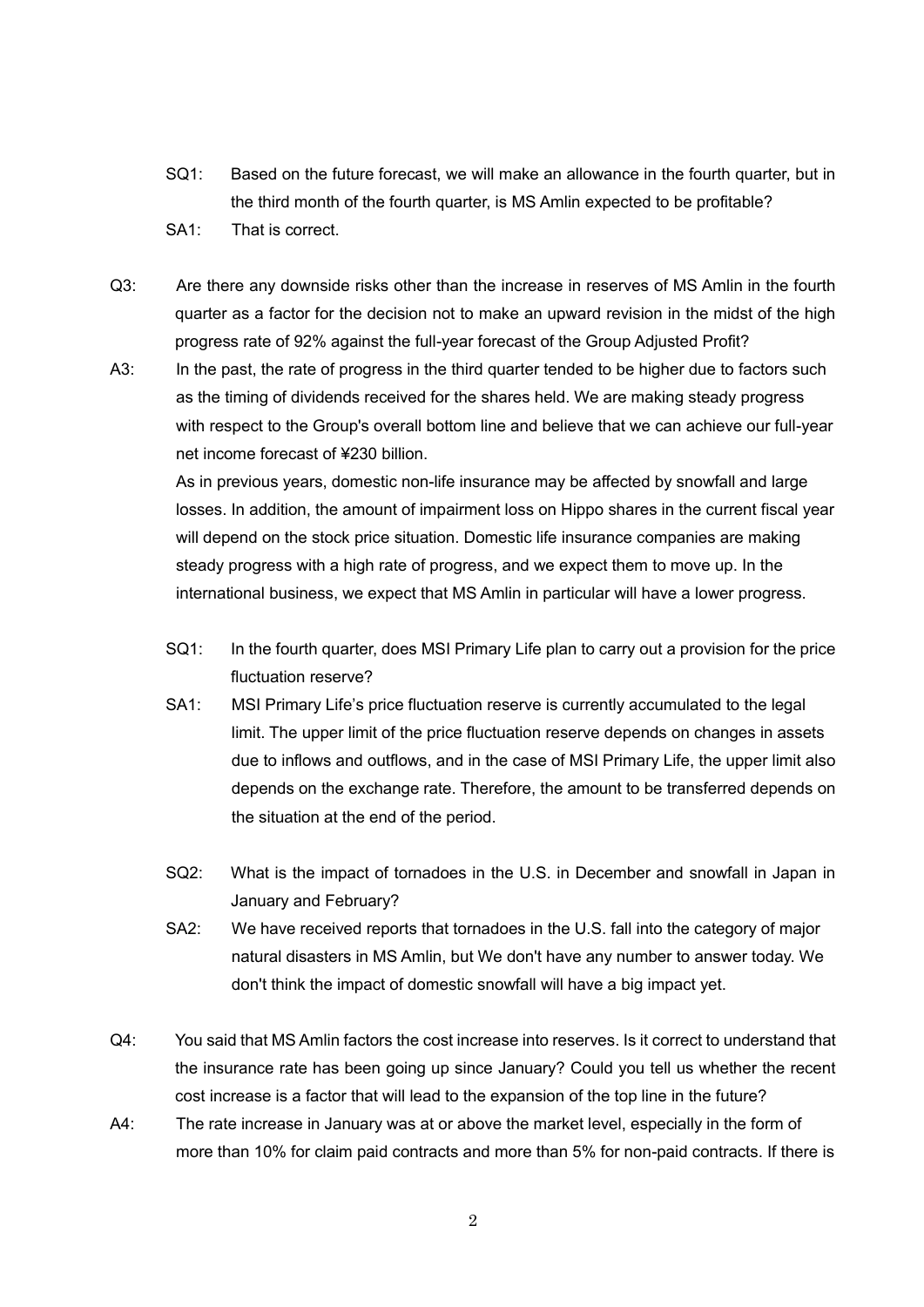an increase in insurance payments due to inflation and other factors in the future, we will take that into account and increase the rate. We will continue our efforts while maintaining our underwriting discipline.

- Q5: Given the overall performance of the consolidated financial statements, you have reviewed the MS Amlin reserve model at this time and built up reserves conservatively, taking into account inflation and other factors. Is my understanding correct?
- A5: As for the view of reserve fluctuation risk, we are thoroughly reviewing it in consultation with local authorities, etc., and we have accumulated the necessary reserve including the conservative part including future inflation. It does not take into account upward revisions in the performance of the Group as a whole,

but takes into account the current state of payment for each contract and trends from the past.

- SQ1: Is it correct to think that IBNR has been reviewed as well as general reserves?
- SA1: You're right.
- Q6: MS Amlin's non-cat risk EI loss ratio was 54.0% at the end of Q2. What was it at the end of Q3?
- A6: 59.2%.
	- SQ1: Why was the timing at the end of the third quarter when you built up a large reserve for outstanding claims on prior year contracts? What kind of organizational changes affected that? Also, you explained that you are consulting with the supervisory authorities about how to deposit the reserve for outstanding claims. Do you mean that you have fallen into the situation where you must consult with the authorities?
	- SA1: In terms of liability insurance in the United States, we have been looking at historical data on a regular basis, and we have seen a trend in which the tail length is becoming longer, so we have increased the balance of the reserve for outstanding claims since the third quarter. The review was also based on the fact that material prices are rising and unit prices are rising due to the impact of current inflation. It is not that we have to consult with the supervisory authorities, but that we are discussing with the authorities when making changes to the model and so on in terms of the risk of reserve fluctuation.
- Q7: When the Group Adjusted Profit was left unchanged in the first half, I think the Q&A summary said there was a buffer of 15 billion yen. What happens to that buffer this time? Does it mean